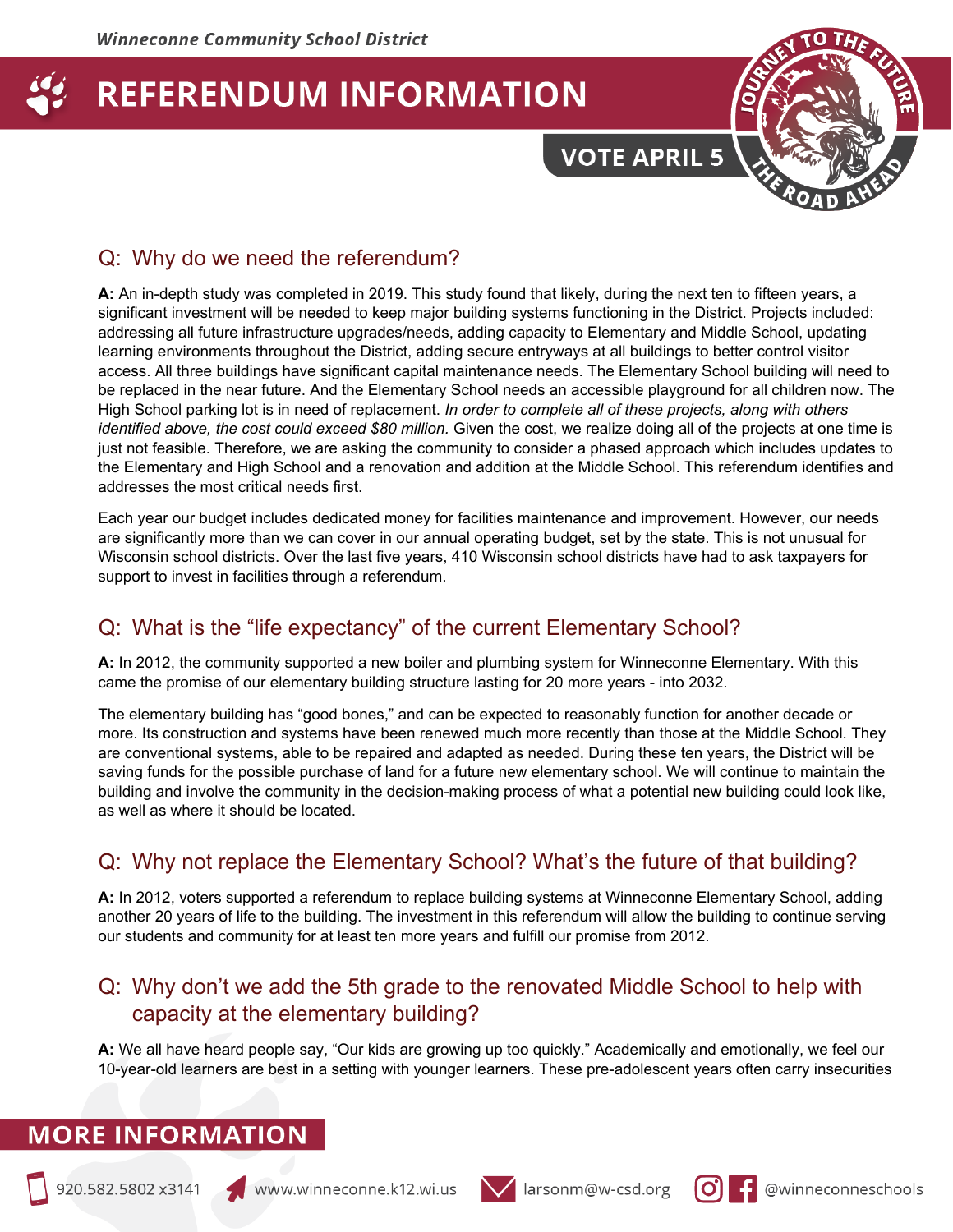and self-doubt. Being "top dog" in a building at a time in their life where they can be the most vulnerable can prove beneficial.

**VOTE APRIL 5** 

Also, an additional 23,600 square feet would be needed to accommodate 5th grade at the existing Middle School. This additional square footage comes with a price tag of approximately \$6.3 million.

#### Q: How would the renovations and additions at the Middle School occur?

**A:** Early in the design phase, our construction manager will work with the architect to discuss and plan project phasing to minimize the impact to learning; the priority is to not hinder educational programming. The new spaces will be built, and we will work to create a phasing plan to move classrooms into the new spaces, and then address renovations in existing spaces.

## Q: Why don't you just build a brand-new Middle School versus renovating the current Middle School and adding an addition?

**A:** It is estimated that a brand-new Middle School would cost more than \$45 million. The proposed renovation and addition project is approximately \$35.5 million. The proposed referendum solution would completely revitalize the existing Middle School, adding another 50 years of life into the building. Additionally, the structure and shell of the building are sound.

#### Q: So why is the Middle School renovation a priority over a new elementary building?

**A:** The Middle School is uniquely constructed. Built in 1975, the Middle School utilized a very unique system of construction. Essentially a simple steel-framed box, the shell of the building is very efficient and straightforward. It is, in fact, still solid and will be reused in the new school building. The interior of the building is something entirely different. Interior walls were constructed of factory built, panelized systems that contained all of the electrical components needed to power outlets and control the lights. While this system proved to be very efficient, over time, its proprietary design has left the building very difficult to maintain. Today, as parts wear out, facilities maintenance staff has to routinely turn to internet searches to find salvaged parts from old buildings just to keep the lights on.

Other building components such as the plumbing and mechanical systems are also now in need of replacement. Sections of the sanitary plumbing lines connecting toilet rooms to the sewer system are failing and need to be rebuilt. The building's heating system is functionally obsolete and, like the electrical system, needs to be replaced--a task made very difficult due to the panel system in place.

Taken together, these needs present a more serious challenge to the safe, comfortable, and efficient operation of the Middle School than do the maintenance needs present at the Elementary School.

Examples include:



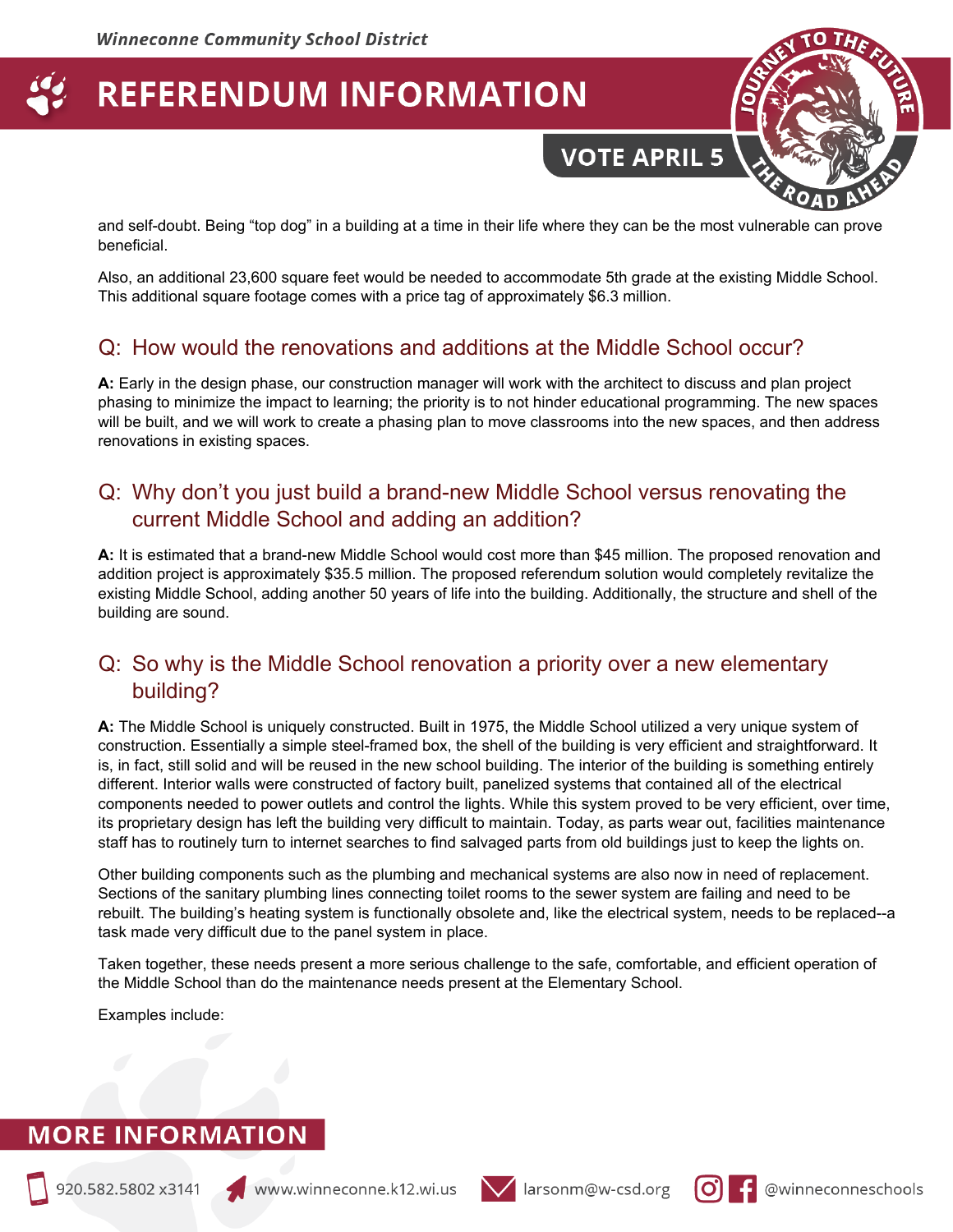

|                              | <b>ELEMENTARY SCHOOL</b> | <b>MIDDLE SCHOOL</b> |
|------------------------------|--------------------------|----------------------|
| <b>ELECTRICAL SYSTEM</b>     | Replaced in 2013         | Original: 1975       |
| <b>HEATING &amp; COOLING</b> | Replaced in 2013         | Original: 1975       |
| <b>PLUMBING</b>              | Replaced in 2013         | Original: 1975       |
| <b>WINDOWS</b>               | Replaced late 2000's     | Original: 1975       |

## Why can't we fix what is not working/broken at the Middle School? Why does the entire building need to be renovated?

A: As discussed previously, the major building systems are well past their expected lifespan and are at a point where replacement is needed. In order to make those replacements happen significant work needs to be done to components that are underground, below the floor slab, above ceilings or in many cases, built into the wall panels themselves. Once the floors, ceilings and walls have been opened up to make these changes, so much of the building will have been modified that it now makes sense to consider putting the building components back in a configuration that improves the building's overall function.

# Q: Is the Elementary School a solid building?

A: As noted earlier, the Elementary School has "good bones" and can be expected to reasonably function for another decade or more. Its construction and systems have been renewed much more recently than those at the Middle School. They are conventional systems, able to be repaired and adapted as needed.

# Q: How much money is being invested in the Elementary School?

**A:** We are not overlooking the elementary school. Our long-range plan delineates addressing additional elementary needs in Chapter 3. When or how that happens in unknown today. However, to address pressing infrastructure needs and create a secure entrance sequence, this proposed referendum plan invests \$4.75 million into our elementary school.

#### **Elementary School:**

Secure Entrance: \$181,317

Playground improvements: \$500,00

Capital Maintenance: \$4,066,589

# Q: How has teaching and learning changed since the Middle School was built?

**A:** In 1975, at the time of its design and construction, the current middle school building was well organized to meet the needs of high school students and teachers. Classrooms were regular and organized efficiently along central





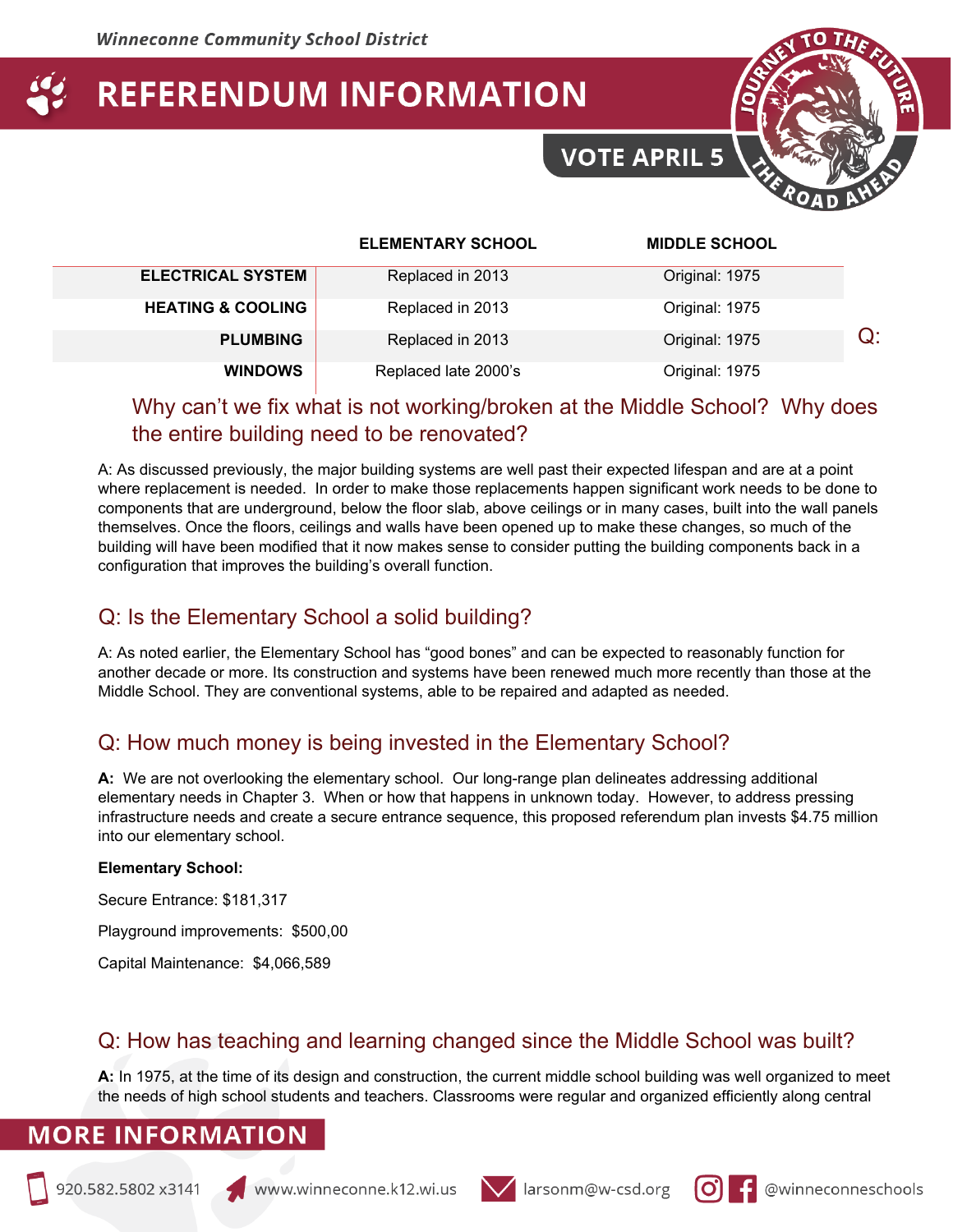**VOTE APRIL 5** 



corridors. At the center of the building were the shared spaces: the library, the cafeteria, and even a large group assembly space. At that time, this layout worked well as a traditional high school and later as a middle school.

However, teaching and learning has changed rapidly in the 21st Century. The way students and teachers (really, all of us) access, evaluate, and utilize information is radically different than when this building was built. Rather than a classroom of students all learning the same material at the same pace, greater emphasis is now placed on reaching each student where he or she is and providing a more individualized learning environment. This results in different space needs.

A learning environment today is much more diverse than those of the past. To be clear, the classroom is still the basic building block of our schools. How those classrooms are organized, connected, and outfitted is different. Teaching styles have evolved but our classrooms have not. Collaborative breakout spaces are indispensable today. We need small and large group learning spaces close to classrooms to allow for more hands-on activities and group thinking in order to sustain emerging, improved teaching and learning.

## Q: Why did the District chose to build the WCAC, STEAM area, and business education classroom in 2016 versus renovate the middle school?

A: Chapter 1 of our Journey to the Future asked the community if they would support WCAC, STEAM, and business education to fulfill the master plan, enhance our educational programming as well as help area businesses. This project was financially doable as our high school was being paid off. Since 2016, our enrollment has continued to rise creating capacity challenges. Adding on and renovating our middle school will now allow the building to function for our community for the next 50 years.

#### Q: Where are the capacity challenges in the District?

**A:** While capacity is a real issue at the Elementary School, it is also a challenge at the Middle School. While the Winneconne Community School District has continued to see enrollment growth largely at the elementary level, those students will move up into the Middle School, necessitating additional space there as well. As previously discussed, the combination of critical maintenance items, unique construction, and changing space needs for teaching and learning all point to a larger solution: modernize and reposition the Middle School to provide 50 more years of learning.

#### Q: Why does the District need additional gym space?

**A:** With the growth of student enrollment, additional gym space is needed to meet the demand of the larger Middle School and growing High School. The new gym will accommodate high school wrestling practice and be an additional space for meets. When not in use for wrestling, the space allows for basketball and volleyball courts.

#### Q: How many years will we be paying for these proposed projects? How long is the bond for?

**A:** In the projected tax impacts for the proposed referendum project, the multi-phased borrowings are amortized for 20 years. The final payment on the bond issues related the 2022 referendum is scheduled for 2044.





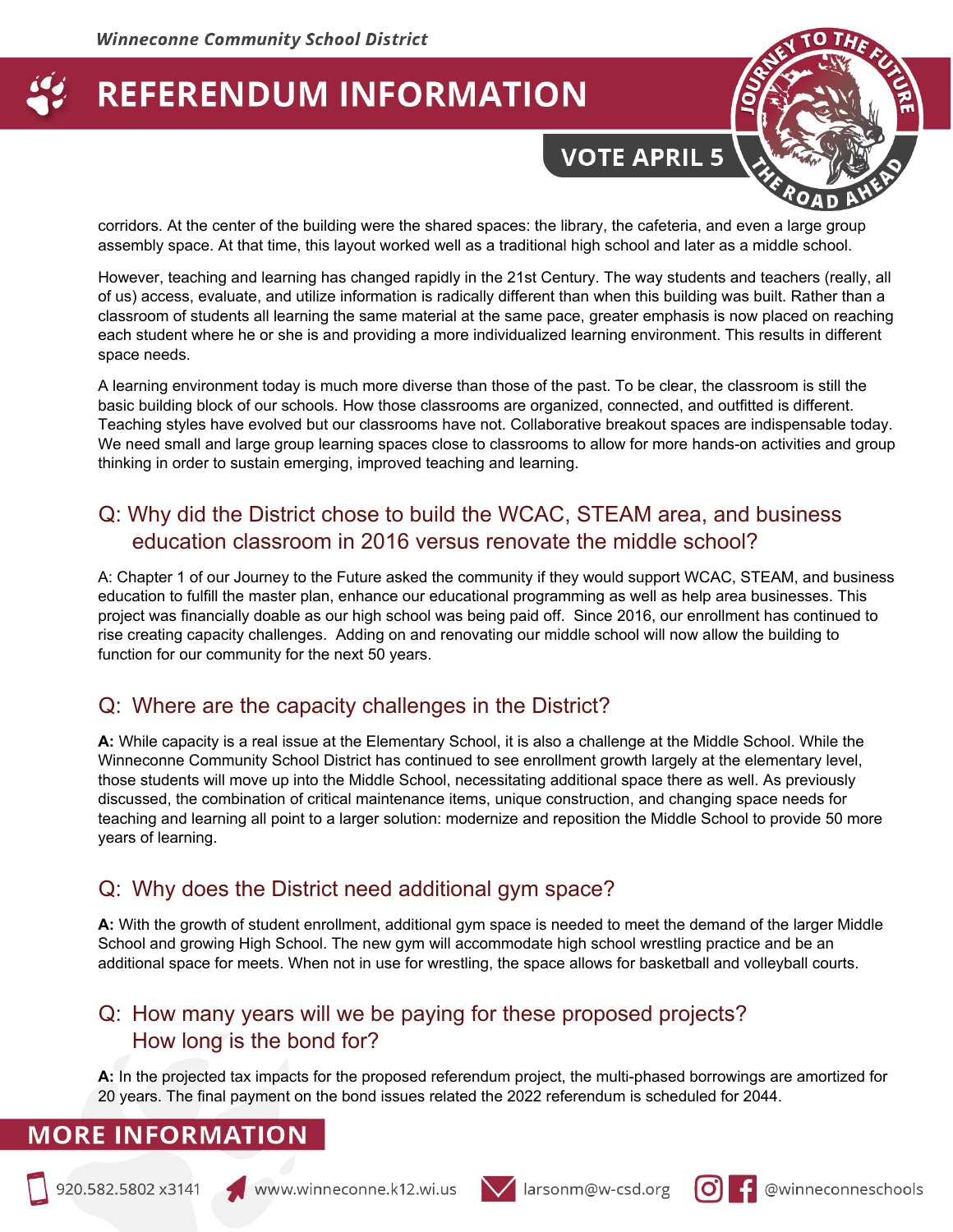**VOTE APRIL 5** 



#### Q: What is the interest rate on the money the District would be borrowing?

**A:** The District works with R.W. Baird as our bond underwriter. Baird is using 3.75-4.00% interest in their planning projects. This is a conservative rate to account for future uncertainty in the market. As of February 2022, districts are borrowing for 20-year bond issues at interest rates around 2.75%-3.00%. If the referendum is successful, the District will work with Baird to lock in the most favorable interest rate and, in-turn, reduce the mill rate impact and interest cost to taxpayers.

#### Q: What is the cost to taxpayers?

**A:** If approved, it is estimated that the referendum would increase the mill rate \$1.34. Which equates to \$134/year for \$100,000 fair market property value. See the chart below.

| <b>Tax Impact Scenarios</b>                       |                          |  |  |  |
|---------------------------------------------------|--------------------------|--|--|--|
|                                                   | <b>Referendum Amount</b> |  |  |  |
|                                                   | \$47,800,000             |  |  |  |
| <b>Max Mill Rate Impact</b>                       |                          |  |  |  |
| (Over Projected 2021-22)* (Per \$1,000 valuation) | \$1.34                   |  |  |  |
| Tax Impact on Property with Fair Market Value:    |                          |  |  |  |
| \$100,000 Property                                |                          |  |  |  |
| Maximum Annual Impact                             | \$134.00                 |  |  |  |
| Maximum Monthly Impact                            | \$11.17                  |  |  |  |
| \$200,000 Property                                |                          |  |  |  |
| Maximum Annual Impact                             | \$268.00                 |  |  |  |
| Maximum Monthly Impact                            | \$22.33                  |  |  |  |
| \$300,000 Property                                |                          |  |  |  |
| Maximum Annual Impact                             | \$402.00                 |  |  |  |
| Maximum Monthly Impact                            | \$33.50                  |  |  |  |

\* Assumes multi-phased borrowings amortized over 20 years at a planning interest rate of 3.75-

4.00%. Prepared by Robert W. Baird & Co. Incorporated

#### Q: Why is the District considering building now with construction costs on the rise?

**A:** Our needs are not going away. Our District has infrastructure and space needs that must be addressed. While no one can accurately predict what might happen with construction costs a year or two from now, we do know that interest rates on borrowing remain low.





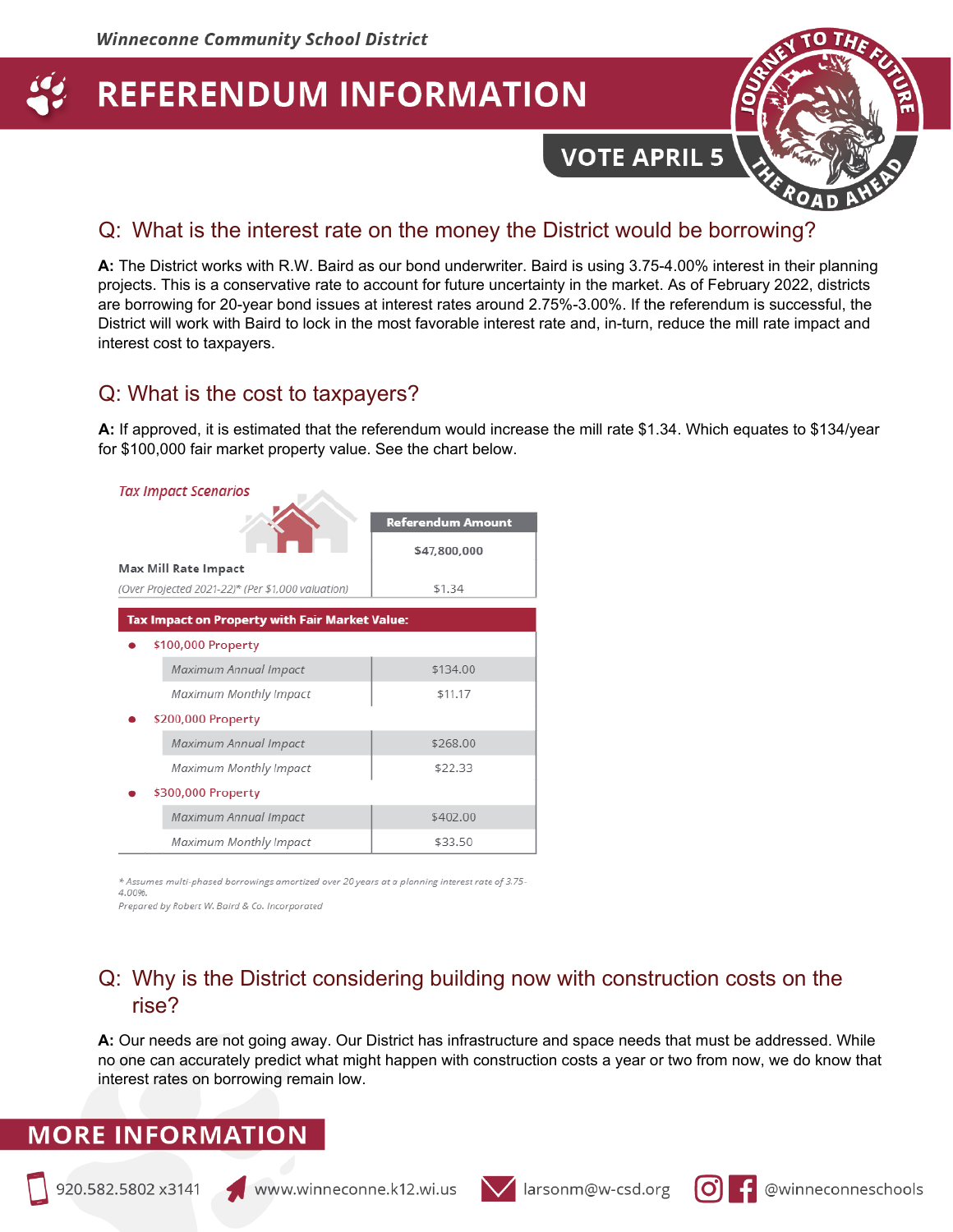# **VOTE APRIL 5**



## Q: I've heard interest rates will increase. What does that mean for our project?

**A:** Yes, long-term municipal interest rates have moved higher to start 2022 after establishing historically low rate levels in 2020 and 2021. Our planning process anticipated this eventual move to higher interest rates, and our borrowing cost and tax mill rate estimates are based on planning interest rates between 3.75%-4.00%. As of February 2022, 20-year school borrowings are being completed between 2.75%-3.00%. Therefore, current interest rates remain 1.00% below our conservative planning estimates, which could help to lower our interest cost to be repaid over time by approximately \$6 million. A reduction in future interest cost would allow the Board to choose to repay the principal on the debt more quickly or lower the mill rate impact estimate.

# Q: Has the District raised my school taxes over the last year?

**A:** Property taxes consist of several taxing authorities and the District only has control over the mill rate – just one portion of your property tax. The District's current mill rate is \$7.09, a drop of \$0.70 from last year and \$1.50 less that the state mill rate average.

# Q: What is open enrollment and its impact on taxpayers and the School District?

**A:** Open enrollment allows families to apply to attend schools outside their residency boundaries. WCSD has 328 students who reside outside of WCSD and open enroll in our school district. We also have 83 students who reside in our district and open enroll to another public school. Each January the district looks at capacity in each of our grade levels and determines if open enrollment is feasible. At our elementary school we have six sections/classrooms of every grade level. We determine the ideal class size, save 8 spots for new residents, and the remaining spots are then available for open enrollment in that grade level. For example, in our incoming 4th grade we said the ideal number of students in each of the six classrooms is 24. This allows for 144 students in 4th grade. The enrollment in third grade in January was 133 students. We then save 8 spots for new resident students which then equals 141. Therefore, we determined that for this current school year we had 3 open spots available for third grade.

The below chart helps explain more financial details regarding open enrollment and the impact on the district. Financially, open enrollment has helped to keep us from returning to operational referendums. We have 328 students who open enroll to WCSD. We receive \$8161 per student who is open enrolled. This generates \$2,676,808 in revenue. Open enrollment also has its costs. We figure an extra teacher at each grade level for approximately \$640,000. We also have to pay for the 83 students who open enroll out of the district (83 x \$8161= \$677,363.00). With open enrollment the district has a budget surplus of \$56,000. Without open enrollment the district would face a budget deficit of approximately \$2,000,000.

#### Click here to view **[Open Enrollment Details](https://docs.google.com/spreadsheets/d/1U6vzFpzgYXZA420QafPBYz-Gc2OIpSWsO5368VBcfGc/edit?usp=sharing)**

We have 328 students in 4K-12 who open enroll into the District and 83 resident students who open enroll out of the District.

ES 186 open enroll in and 27 open enroll out

MS 66 open enroll in and 18 open enroll out

HS 76 open enroll in and 38 open enroll out